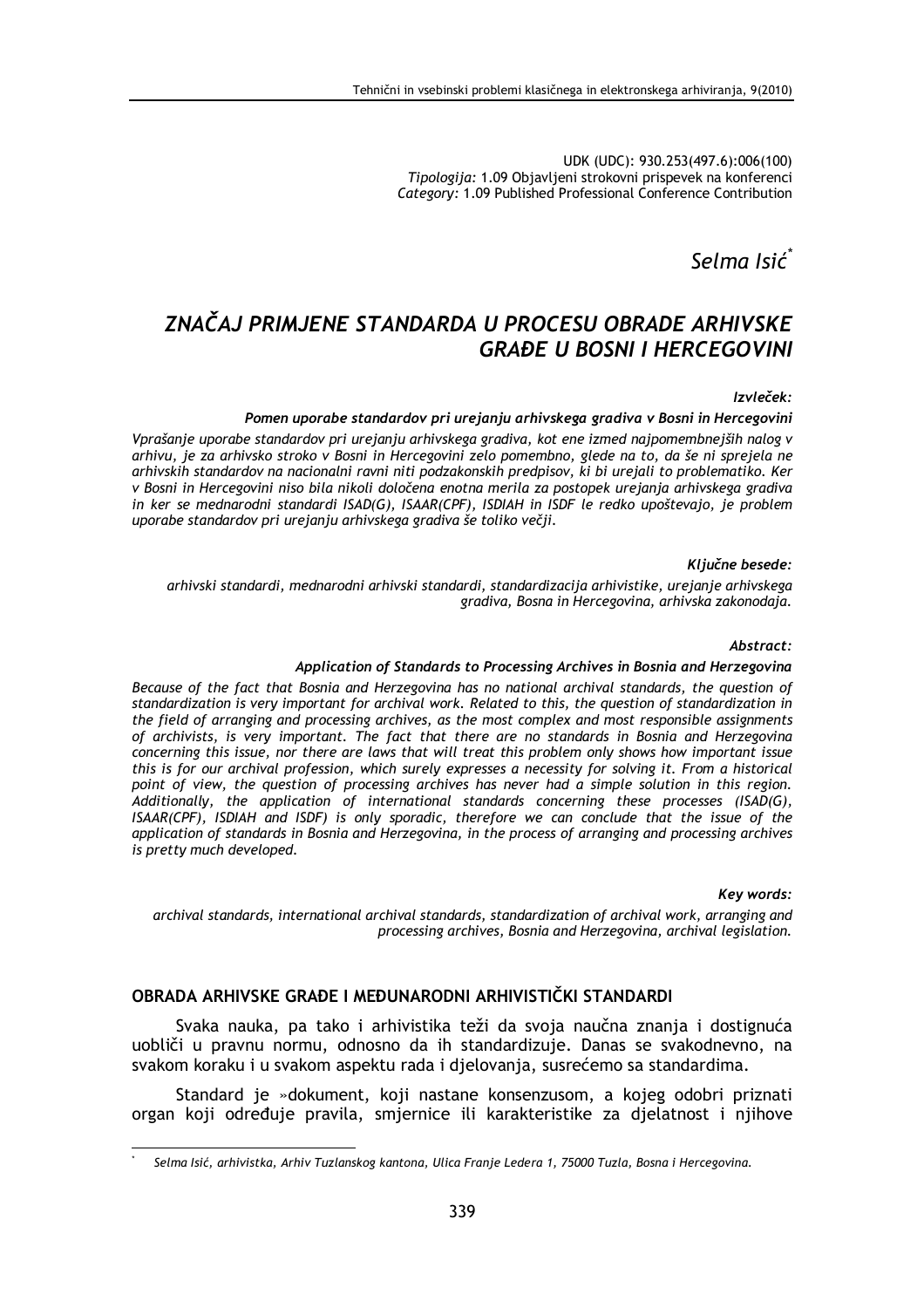rezultate, te je namijenjen za opću i višestruku upotrebu, a usmjeren je na postizanje optimalnog stupnja uređenosti na danom području.«<sup>1</sup>

Standard odražava stepen znanja i sposobnosti koji je u datom vremenskom periodu dosegnut na području određene struke, a ujedno predstavlja mjerilo kvaliteta i nudi određena optimalna rješenja.

»Standardizacija arhivskoga znanja je jedan od načina da se ono što više ujednači, ali ne političkim ili nekim drugim sredstvima, već osiguranjem da najoptimalnija stručna i naučna rješenja budu konsenzusom prihvaćena od svih, ili bar većeg broja, zemalja svijeta«.

Ona podrazumijeva skup postupaka koji određenu radnju, koja je stručna i potvrđena u praksi i iskustvu, pretvaraju u pravnu normu, koja postaje obavezna za sve koji se bave određenom djelatnošću, a sve s ciljem što kvalitetnijeg obavljanja određenog posla.

Povećanost brige oko adekvatne zaštite i očuvanja zapisa svih vrsta, koja je postala sve izraženija usljed ogromne produkcije kako dokumentarne građe, tako i one nastale elektronskim putem, ali i pojave i promjene raznovrsnih nosioca informacija znatno su usložile i otežale ove navedene procese. To je u jednu ruku prisililo arhiviste da iznađu mogućnosti da što jasnije i preciznije definiraju pravila ponašanja svih onih koji sudjeluju u ovim složenim poslovima.

Tako je savremena arhivska služba u svijetu, preko Međunarodnog arhivskog vijeća (MAV), uvidjela potrebu da se stručno pravno urede arhivske radnje i postupci, ti, da se oni standardiziraju s ciljem izrađivanja ujednačene arhivske prakse. Na taj način stvorila bi se dobra osnova za uvođenje jedinstvenog postupka (jedinstvena terminologija, jedinstven arhivski informacioni sistem i sl.) obrade sa arhivske građe na međunarodnoj razini. Bio bi to način da se doprinese stvaranju zajedničkog znanstvenog, arhivističkog jezika, koji bi svima bio razumljiv.

Do arhivističkih standarda se dolazi spajanjem teorijskih i praktičnih radnji, koji nakon prihvaćanja od strane Međunarodnog arhivskog vijeća i njegovih nadležnih tijela postaju međunarodne stručne norme (standardi). Nakon što bivaju prihvaćene od strane pojedinih zemalja, naknadno se ugrađuju u njihove arhivske i druge propise, te tako postaju pravna obaveza za sve koji se bave arhivskim poslom.

Međunarodni standardi su više neka vrsta preporuke nego što su obaveze naredba za primjenu u nacionalnim okvirima. Njihova primjena u određenoj državi zavisi prije svega od toga da li neka zemlja uopšte želi primjenjivati neke međunarodne standarde. Ona može neki međunarodni standard potvrditi kao nacionalni, te propisati njegovu obaveznu primjenu ili izgraditi svoj standard, ili može međunarodni ukorporirati i na taj način prilagoditi svojim specifičnim potrebama.

Nada Čibej, Uvođenje međunarodnih standarda u poslovanje arhiva, te poslovanje stvaraoca građe, Arhivska praksa, br. 8, Tuzla 2005, str. 25.

Azem Kožar, Arhivistika u teoriji i praksi 2, Tuzla 2005, str. 208.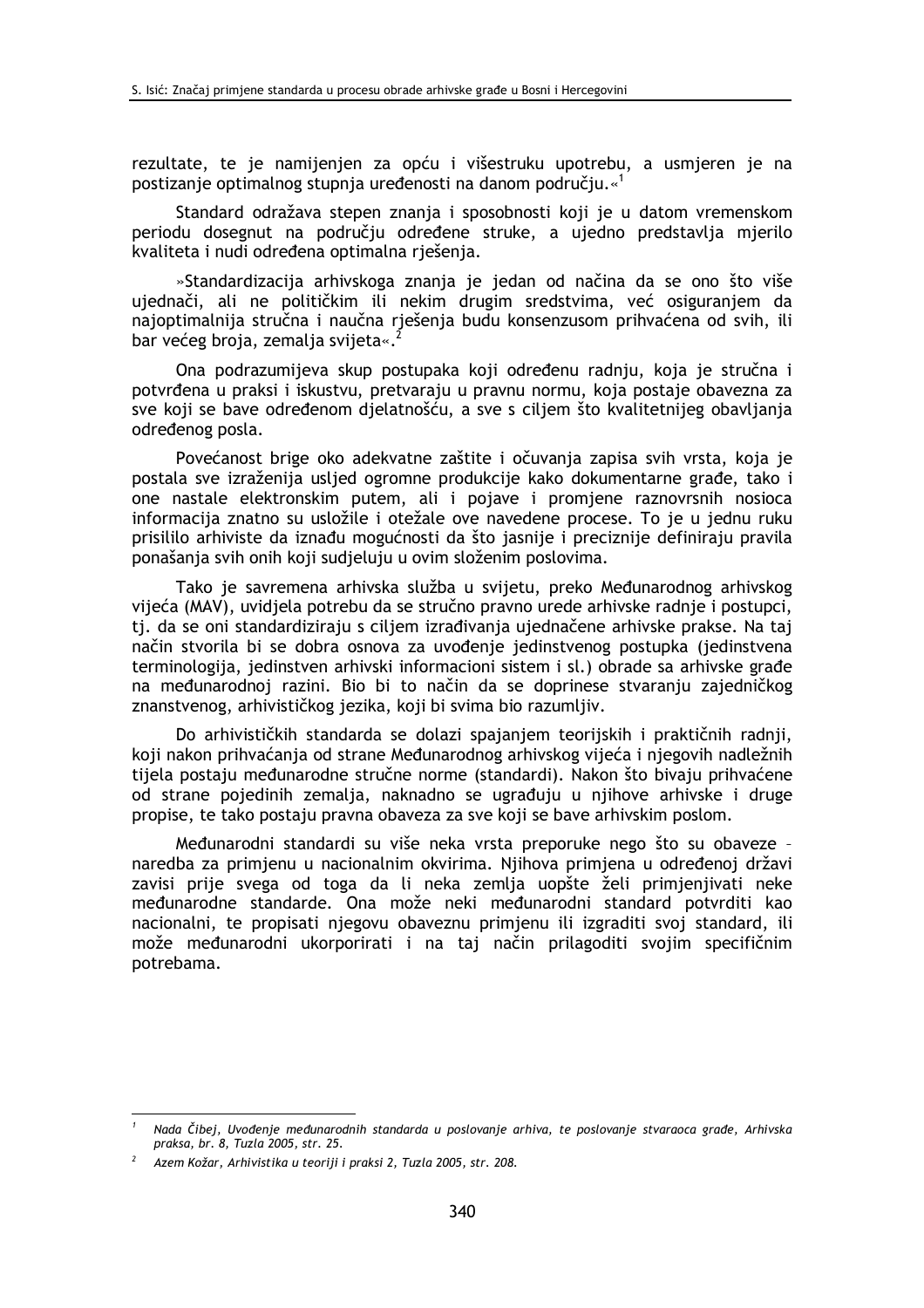Međunarodni standardi koji se bave arhivskom građom mogu se svrstati u tri skupine:

- Međunarodni standardi o materijalnoj zaštiti i čuvanju arhivske građe,<sup>3</sup>  $1.$
- $2.$ Međunarodni standardi za pitanje menadžmenta i elektronskog arhiviranja<sup>4</sup>, i
- $\overline{3}$ . Međunarodni standardi za popisivanje arhivske građe.<sup>5</sup>

#### ARHIVSKA DJELATNOST I STANDARDI U BOSNI I HERCEGOVINI

Arhivska služba kao relativno mlada djelatnost u Bosni i Hercegovini suočena je sa mnogobrojnim problemima. Kao što je već mnogo puta navođeno, Bosna i Hercegovina, zadnjih 20-ak godina prolazi kroz period tranzicije koji je, uz ratna dešavanja početkom devedesetih godina 20. stoljeća, samo usložio probleme sa kojima se suočavala. Uspostavljen je novi i specifičan administrativni sistem, kojeg karakteriše decentralizacija, koja se pokazala kao potpuno nefunkcionalna u mnogim oblastima života i rada. To je primjetno u svim sferama društvenog, političkog, ekonomskog i kulturnog života, pa tako i u arhivskoj djelatnosti. Prije svega razrušena je organizacija arhivske službe koja je postojala prije 1992. godine (jedan matični arhiv i osam regionalnih). Umjesto toga Dejtonsko ustrojstvo države (država,

British Standards (BS) 5454:2000 Recommendation for the Storage and Exhibition of Archival Documents<br>(Preporuke za pohranjivanje i razvrstavanje arhivske građe); International Federation of Library Associations (IFLA) - Principles for the Care and Handling of Library Material (Načela za čuvanje bibliotečke građe i za postupanje sa njom); ISO 18911:2000 Imaging Materials - processed Safety Photographic Films - Storage Practices (Filmska građa - trajni fotografski filmovi - načini pohranjivanja); ISO 18918:2000 Imaging Materials - Processed Photographic Plates - Storage Practices (Filmska grada - fotografske ploče - načini pohranjivanja); ISO<br>18920:2000 Imaging Materials Photographic Reflection Prints - Storage Practices (Filmska grada - fotografije načini pohraniivania): ISO 18923:2000 Imaging Materials Polvester - Base Magnetic Tape - Storgge Practices (Filmska građa - magnetne trake na bazi poliestera - načini pohranjivanja); ISO 18928:2002 Imaging Materials -Unprocessed Photographic Films and Paper-Storage Practices (Filmska grada - neupotrebljeni fotografsko filmovi i papir - načini pohranjivanja); ISO 18921:2002 Imaging Materials - Compact Disc (CD-ROM) - Method for Estimating the Life Expectancy Based on the Effect of Temperature and Humidity (Filmska grada - kompaktni disk (CD-ROM) - postupci za utvrđivanje dobi s obzirom na utjecaj temperature i relativne vlažnosti); ISO 18925:2002 Imaging Materials - Optical Disc Media - Storage Practices (Filmska grada - optički disk - načini pohranjivanja); ISO 18927:2002 Imaging Materials - Recordable Compact Disc Sistem - Method for Estimating the Life Expectancy Based on the Effect of the Temperature and Relative Humidity (Filmska grada - Kompaktni diskovi sa mogućnošću jednokratnog zapisa - postupak utvrđivanja životnoga doba s obzirom utjecaja temperature i relativne vlage).

ISO 9001:2000 Quality Menagement Systems - Requirements (Sistem vođenja kvalitete - zahtjevi); ISO/TR (Tehnical Report) 1254:1997 Electronic Imaging - Recommendations for the Management of Electronic Recording Systems for the Recording of Documents that may be Required as Evidence, on WORM Optical Disc (Elektronska dokumentacija - Preporuke za pohranjivanje dokumenata trajne vrijednosti u elektronskome poslovnom sistemu na WORM optički disk); ISO 14721:2003 Space date and informations transfer systems - Open archival information syste - Reference model (Sistemi za prenošenje prostornih podataka i informacija - Otvoren arhivski informacijski sistem - priporučeni model); ISO 15489:2001 Information and Documentation - Records Management (Upute i dokumentacija - Upravljanje sa zapisima); ISO 15836:2003 Information and Documentation - The Dublin Core Metadata Element Set (Upute i dokumentacija - Dublin Core skup elemenata meta-potdataka); ISO 23081.1:2004 Information and Documentation - Records management processes - Metadata for records - Part 1: Principles (Upute i dokumentacija - postupci upravljanja sa zapisima - meta-podaci o zapisima - prvi dio: Načela); IEC (International Electrotehnical Commission) 82045.2:2004 Document management - Part 2: Metadata elements and information reference model (Upravljanje dokumentima - dugi dio: Meta-podaci elementi i informacijski referentni model); NIST SP (National Institute of Standards and Tehnology) 500-252:2003 Care and Handling of CDs and DVDs - A Guide for Librarians and Archivists (Pohranjivanje i postupanje sa CD-ima i DVDima - Vodič za bibliotekare i arhivare); MoReq:2001 Model Requirements for the Management of Electronoc Records (Model-zahtjev za upravljanje elektronskim dokumentima).

<sup>&</sup>lt;sup>5</sup> ISAD/G 2.2000 General International Standard for Archival Discription (Opći međunarodni standardi za arhivsko popisivanje); ISAAR/CPF 2:2004 International Standard Archival Authority Record for Corporate Bodies, Persons and Families (Međunarodni standardi za arhivski zapis o stvaraocima arhivske građe - pravnih osoba, fizičkih osoba i porodica); ISDIAH International Standard for Discribing Institutions with Archival Holdings - (Međunarodni standard za opis organizacija koje stvaraju arhivsku građu); ISDF International Standard for Discribing Functions - First edition (Medunarodni standard za opis funkcija/djelatnosti).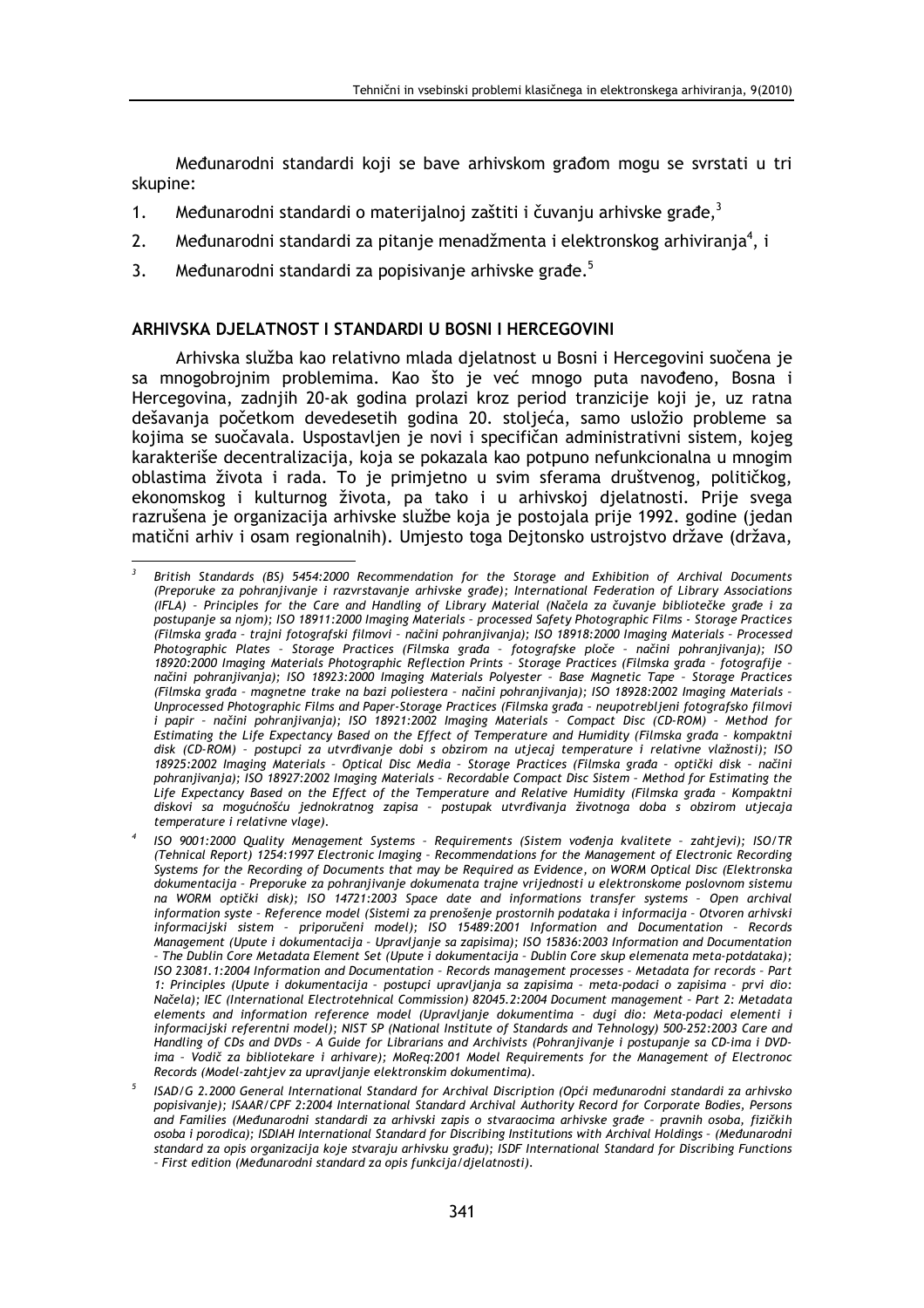entiteti, kantoni) utjecalo je na jednako ustrojstvo arhivske službe. Tako danas imamo državni arhiv, 2 entitetska i 8 kantonalnih.

To je samo povećalo probleme u arhivskoj djelatnosti, tako da mnogi segmenti djelovanja ne funkcionišu - na primjer: zaštita arhivske građe u nastajanju, neadekvatna valorizacija i kategorizacija registraturne građe, nejedinstveno zakonodavstvo u okviru države, činjenica da je arhivska mreža decentralizovana (Državni arhiv nije preuzeo adekvatnu ulogu matične ustanove kako je trebalo), ako tome dodamo da ni arhivska mreža nije uspostavljena na cjelokupnom teritoriju države, vidljivo je da su problemi sa kojima se suočava arhivska djelatnost zemlje ogromni.

Bosna i Hercegovina je svoje prve standarde i normative za arhivsku djelatnost dobila 1991. godine.<sup>7</sup> » ...izradu standarda je preuzeo Zavod za kulturu BiH, potom je o njima raspravljano u arhivskoj struci, da bi bili usvojeni od strane Upravnog odbora Republičkog javnog fonda za kulturu. Dakle, jedni su preuzimali njihovu izradu, drugi su (tj. struka) o njima raspravljali, a treći su ih usvojili. Zbog toga su, uostalom, imali brojne manikavosti još u vrijeme donošenja. Među njima su: odnosili su se samo na arhive a ne i registrature, zadržali su postojeći dosta konzervativan stav o: upravno-kulturnom statusu arhiva, o mikrofilmovanju i drugim oblicima reprografije, o informativnoj ulozi arhiva, o arhivskoj opremi i arhivskoj građi na savremenim nosiocima informacija itd.«<sup>8</sup>

I pored svega toga navedeni standardi su još uvijek u primjeni, barem teorijski gledano, jer nakon novog ustrojstva arhivske djelatnosti nisu stavljeni van snage. Međutim, ovi standardi su potpuno prevaziđeni te nisu primjenjivi, tako da se može reći da Bosna i Hercegovina nema važećih nacionalnih arhivskih standarda, te je u obavezi primjene međunarodnih arhivskih standarda. Ta primjena međutim nije jednostavna, ona sa sobom nosi mnoštvo problema.

Jedan od osnovnih problema leži u već navedenoj administrativnoj uređenosti arhivske službe, tj, njenoj rascjepkanosti, jer svaki nivo vlasti (država, entiteti, kantoni) donose propise za sebe. Situaciju još više komplikuje činjenica da svaki entitet i svaki kanton donosi posebne propise, sisteme vrijednosti za sebe. Ovi problemi izraženi su kako u osnovnim pitanjima tako i svim drugim pitanjima arhivske dielatnosti.

Pored ovih unutrašnjih problema, veliki problem primjene međunarodnih standarda jeste u nemogućnosti njihove primjene (najbolji primjer za to je pitanje vrednovanja registraturne i arhivske građe koja je nastala do 1995. godine. Arhivska građa iz ovog perioda u velikoj mjeri je uništena, pa iz tog razloga nije sačuvana u optimalnoj količini. Tu se misli na svu građu nastalu do navedene godine, koja je u velikim količinama stradala u vrijeme rata 1992. - 1995. godine). Ovdje se prije svega misli na standarde kojima se određuje vrijednost svakog dokumenta u okviru registraturne građe. Primjera radi ako bi se za finansijsku dokumentaciju neke registrature, čija je građa stradala u ratu ili koja je izgubljena nemarom, koristio

Arhiv Bosne i Hercegovine kao državni arhiv, entitetski - Arhiv Federacije Bosne i Hercegovine i Arhiv Republike Srpske, kantonalni - Historijski arhiv Sarajevo koji djeluje na području Sarajevskoga kantona, Arhiv Tuzlanskoga kantona Tuzla, Arhiv Srednie-bosanskoga kantona Travnik, Arhiv Unsko-sanskoga kantona Bihać, Arhiv Hercegovačko-neretvanskog kantona Mostar, Arhiv Zapadno hercegovačkog kantona Široki Brijeg, Distrikt Brčko ima svoj arhiv koji djeluje u okviru Javnog registra, i Arhiv Bosansko-podrinjskog kantona Goražde.

Mr. Vladimir Jerić, Standardi i normativi za arhivsku djelatnost Bosne i Hercegovine, Glasnik arhiva i Društva arhivskih radnika Bosne i Hercegovine, br. 31, Sarajevo 1991, str. 81 - 103.

Azem Kožar, Arhivistika u teoriji i praksi 2, Tuzla 2005, str. 231.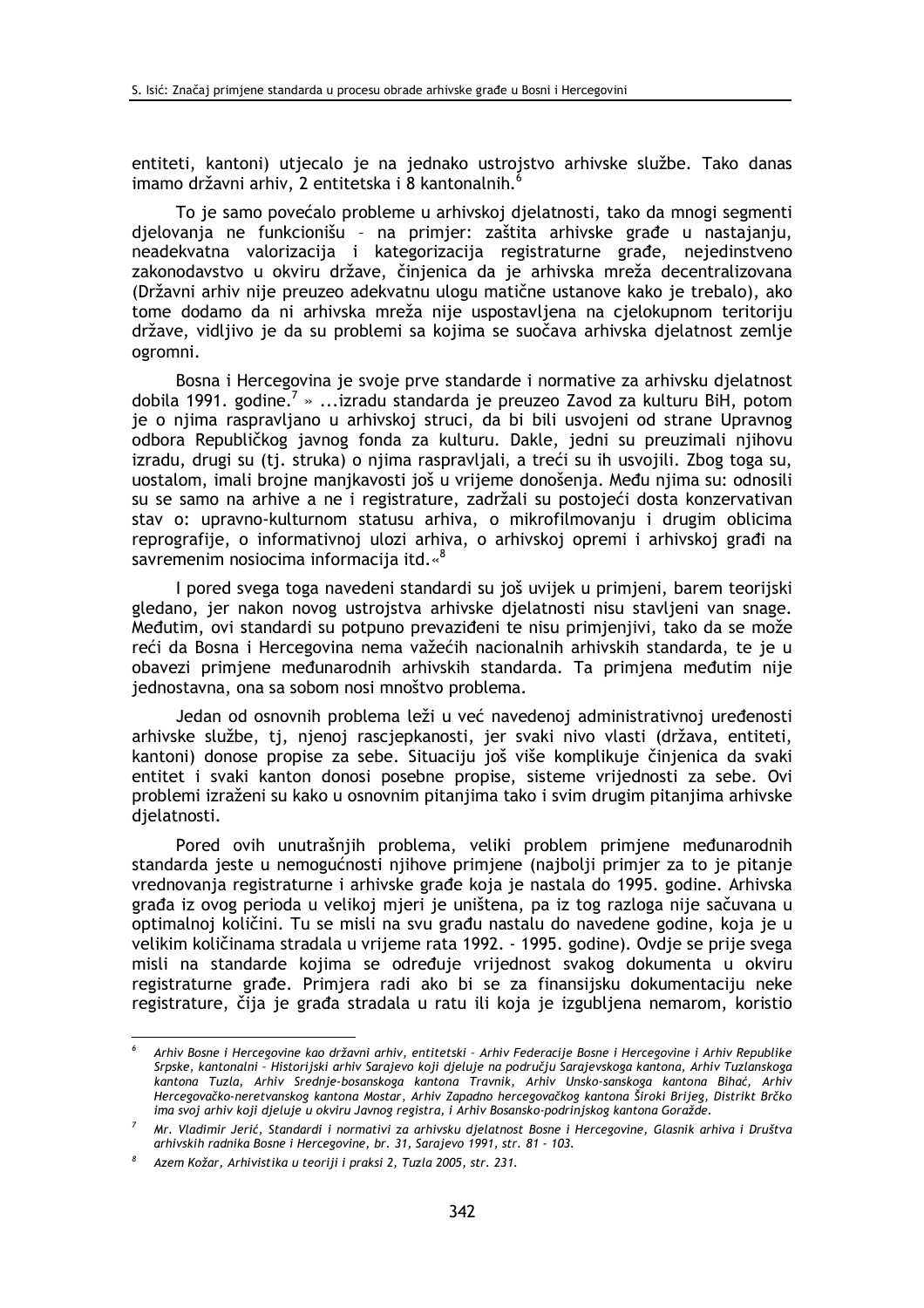standard po kome se kao trajna građa čuvaju godišnji završni računi, ili godišnji izvještaji o poslovanju, a oni periodični (polugodišnji, mjesečni) vrednuju kao registraturni materijal i na taj način unište u legalnoj zakonskoj proceduri mogao bi imati negativne posljedice. Korištenje ovog standarda u slučajevima kada godišnji izvještaji ili završni računi nisu sačuvani, bilo bi to krajnje nestručno i neodgovorno djelovanje koje bi vodilo namjernom uništenju arhivske građe, što je u svakom slučaju nedopustivo. Bilo je pokušaja, od strane arhivske službe Bosne i Hercegovine, da se ovakvi problemi riješe, međutim iako su prihvaćena neka zajednička stajališta, ništa od toga nije zaživjelo u praksi. Izuzev nekih izuzetaka nastavilo se raditi po starom.

## STANDARDI I PROCES OBRADE ARHIVSKE GRAĐE U BOSNI I HERCEGOVINI

Osnovni zadatak i cilj stručne obrade arhivske građe jeste očuvanje originalnog sadržaja i konteksta arhivske građe, koji su posebno važni za sve korisnike arhivske građe. Razvojem i ekspanzijom interneta korisnici su dobili mogućnost lakšeg i bržeg pristupa arhivskoj građi, koja je sačuvana u različitim institucijama, ali istovremeno i rizičnijem zbog pitanja sigurnosti, vjerodostojnosti i manipulacije podataka kojima imaju pristup. Iz tog razloga pojednostavljenje stručnog rada i popisivanje arhivske grade utvrđeno na osnovu međunarodnih standarda, jeste i značajno jer omogućava jednostavniji i brži, ali prije svega jedinstven pristup arhivskoj građi. Zbog toga je došlo do razvoja samostalnih, ali međusobno povezanih standarda za popisivanje arhivske građe i stvaralaca, njihovih funkcija i ustanova koje čuvaju arhivsku građu. Ti standardi arhivistima omogućavaju razvoj dinamičnog multidimenzionalnog popisnog sistema.<sup>10</sup>

Ono što karakteriše upotrebu standarda u procesu obrade u Bosni i Hercegovini. jeste da ona uopšte ne postoji. Razlog tome je prevashodno nepostojanje nacionalnih standarda koji na bilo koji način uređuju ove procese, ali isto tako nepostojanje bilo kakve podzakonske regulative koja se tiče ove problematike, naravno ne računajuči pri tome Pravilnik o stručnom sređivanju arhivske građe, o vođenju i objavljivanju inventara i registara arhivske građe iz 1963. godine.<sup>11</sup> Pored toga što je prevaziđen isti je prilično šturo tretirao poslove sređivanja i obrade. Tako se svega dva člana ovog Pravilnika odnose na sređivanje, i to članovi 7 i 8 kojima su obuhvaćene faze u stručnim poslovima sređivanja i obaveza primjene principa provenijencije pri tom radu.

I pitanje obrade arhivske građe takođe je obuhvaćeno sa tri člana i to: članom 10 naznačeno je: »Pod poslovima arhivističke obrade arhivske građe podrazumjevaju se svi oni poslovi koji se u arhivima podrazumijevaju u cilju da se dobiju što bolji, pregledniji i sistematizovaniji podaci o naučnoj vrijednosti takve građe i da se što više olakša njeno korišćenje.«, a po čl. 11. »poslovi arhivističke obrade sastoje se iz:

- izdvajanja i spremanja na odgovarajuće mjesto djelovodnika, imenika i drugih pomagala, nastalih zajedno sa stvaranjem fonda,
- izrade naučno-informativnih pomagala (opštih i specijalnih pregleda, inventara, kartoteke, regesta, jemstvenih i hronoloških kataloga itd.),

Kožar, n. d., Tuzla 2005, str. 233 - 234.

Zdenka Semlič Rajh, Kritički osvrt na upotrebu međunarodnih stručnih standarada u arhivskoj teoriji i praksi, Arhivska praksa, br. 12, Tuzla 2009, str. 241.

 $11$  Sl. list SR BiH, br. 32/63.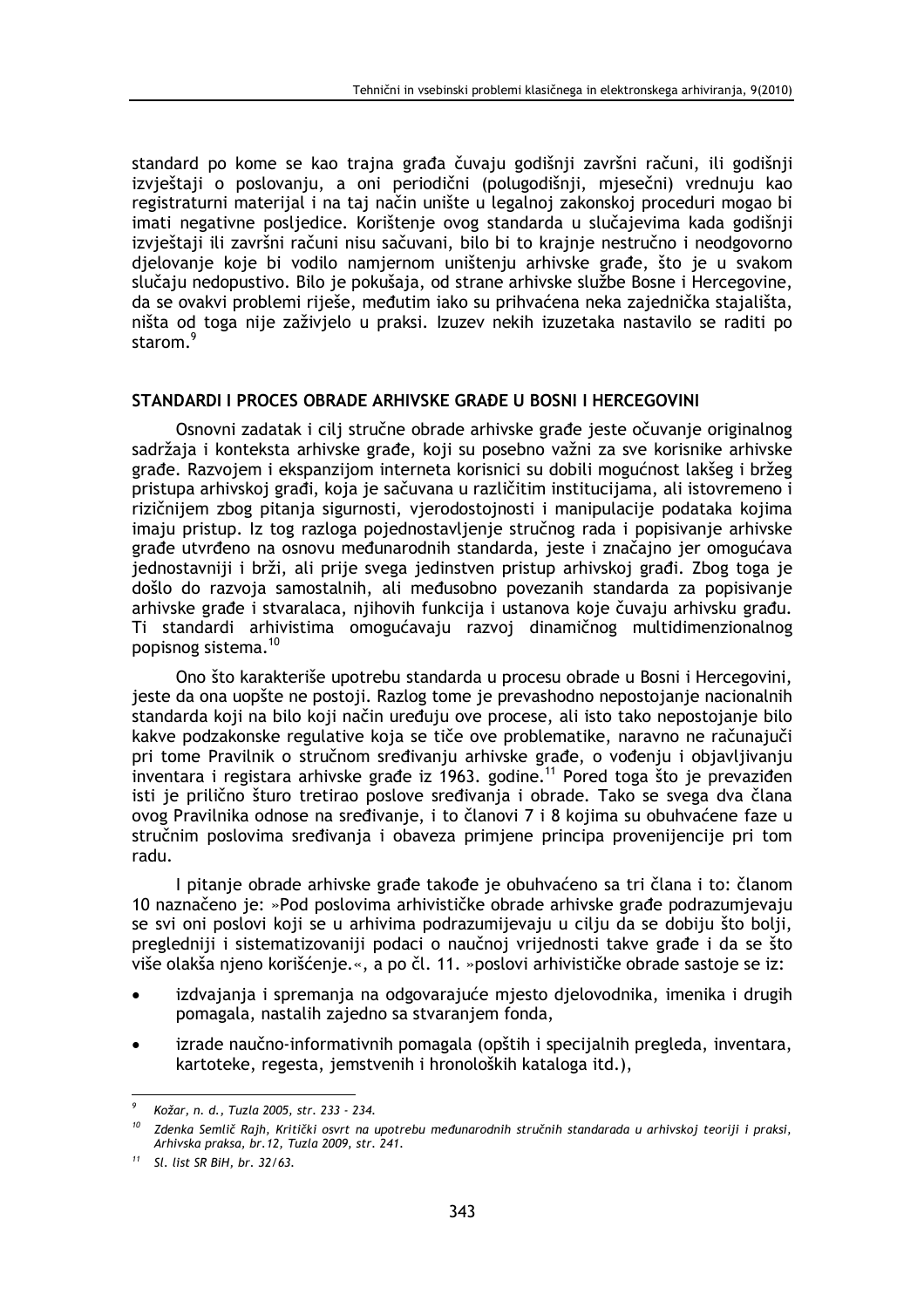naučne obrade strukture pojedinog fonda, odnosno izrade istorijata poslovanja odgovarajuće ustanove ili skupa srodnih ustanova.«

Vidliivo ie da ni jedan od naznačenih poslova nije detaljno razrađen i da ima mnoge nedostatke. Članom 13 ostavljena je mogućnost da budu zastupljeni i neki drugi oblici arhivističke obrade, u zavisnosti od vrste i značaja arhivske građe koja se obrađuje i od personalnih i materijalnih mogućnosti, ali se ne navode koji bi to oblici bili. Ovako manjkav pravilnik je definitivno prevaziđen, te se stoga javlja potreba izrade novog pravilnika koji bi naravno bio stručno adekvatan, pratio moderne arhivističke tokove i bio usaglašen sa arhivskim zakonodavstvom zemlje, ali i sa međunarodnim arhivističkim standardima. S toga je potrebno što prije pokrenuti inicijativu i uraditi sve potrebno za donošenje novih podzakonskih akata koji bi na valjan način riješili ovo pitanje.

Međutim ono što je obaveza Bosne i Hercegovine je da u nedostatku nacionalnih standarda po ovom pitanju koristi one postojeće međunarodne.

Postavlia se pitanie šta je sa međunarodnim standardima koji se bave ovim pitanjem. Tu se prije svega misli na ISAD(G) - Opći međunarodni standard za arhivsko popisivanje, ISAAR (CPF) - Međunarodni standard za arhivski zapis o stvaraocima arhivske građe, pravnih osoba, fizičkih osoba i porodica, ali i nove standarde ISDF -Međunarodni standard za opisivanie funkcija/dielatnosti i ISDIAH - Međunarodni standard za opisivanje institucija koje čuvaju arhivsku građu. Osnovno polazište kod ovih standarda jesu mjerila i kriteriji koji služe za oblikovanje opisa arhivske građe, kao i sadržaja povezanih sa njom. Po tome standardi ne propisuju na koji je način potrebno opisati neku cjelinu, nego postavljaju zahtjeve za strukturne podatke koji ustvari i služe za oblikovanje opisa. Podaci dobijeni na ovaj način uglavnom su dobra osnova u informatizaciji koja je danas zastupljena u arhivistici. U Bosni i Hercegovini pitanje informatizacije i izgradnje jedinstvenog informacionog sistema za arhivsku službu još uvijek je u povoju. O njoj se dosta razgovara ali se nedovoljno radi na nienom pokretaniu. Jedan od problema kad proces započne bit će i pitanie opisivania.

Važno je istaći da implementacija arhivskih stručnih standarda nije ograničena samo na arhivske informacione sisteme, nego je nijhova upotreba moguća i kod izrade klasičnih arhivskih informativnih pomagala. To je u Bosni i Hercegovini čini se manje poznato, jer sem pojedinačnih izolovanih slučajeva upotrebe ovih standarda od strane arhivista na obradi nije primjetna njihova veća upotreba. Šta je razlog tome? Da li nedovoljno poznavanje mogućnosti primjene standarda, još uvijek čini se konzervativna arhivska djelatnost koja se teško privikava na promjene, pogrešno mišljenje da su standardi namijenjeni uglavnom za potrebe arhivskih informacijskih sistema ili jednostavno pasivnost u struci manje je važno. Ono što je važno i pozitivno je da su pojedini arhivisti na obradi i sređivanju arhivske građe uvidjeli prednosti korištenja ovih standarda, te da to pri procesima obrade pokušavaju da iskoriste. Također važno je učiniti sve moguće da se promjeni pomalo nezainteresiran stav jednog dijela struke prema korišenju ovih standarda, ali i što prije uradi potrebno da se donesu odgovarajuća stručna arhivska pravila koja bi na adekvatan način tretirala ovu problematiku, te na taj način umanje problemi koji su mogući u primjeni međunarodnih standarda, a sa kojima se već susreću naši susjedi. »Dosadašnja iskustva uvođenja arhivskih stručnih standarda ukazuju na mikro nivou često velike probleme, koji su uvjetovani prije svega sa masom različitih arhivskih stručnih praksi popisivanja arhivske građe, a prije svega sa pomanjkanjem odgovarajućih nacionalnih arhivskih stručnih pravila na području popisivanja arhivske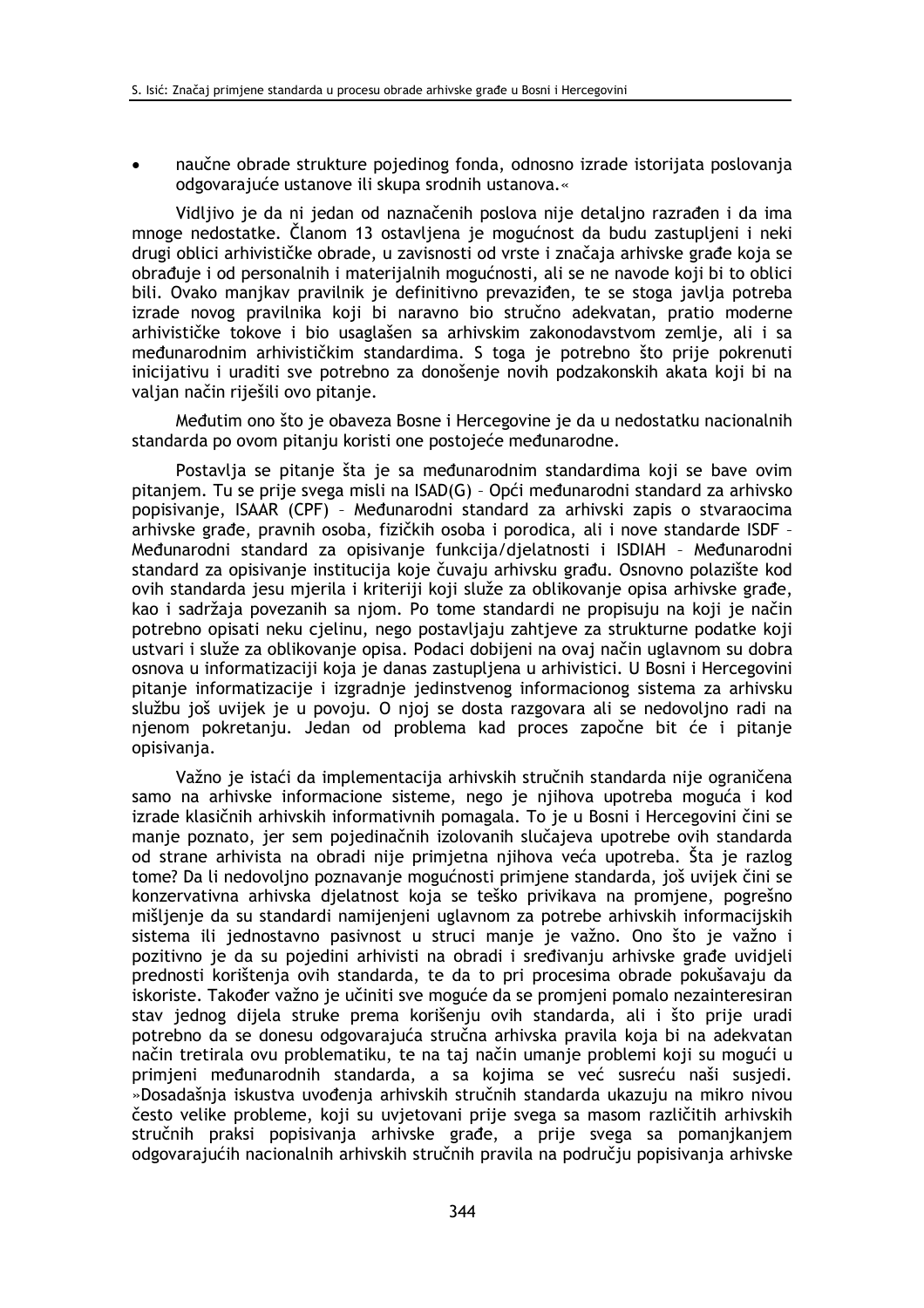građe.«<sup>12</sup> Uz ova iskustva naših susjeda i odgovarajuće podzakonske akte, moguće je unaprijediti korištenje navedenih međunarodnih standarda, čija primjena je u određenim segmentima obrade fondova u Bosni i Hercegovini već započela, koliko je to moguće u trenutnim uslovima. Od napora i zalaganja arhivista najviše ovisi koliko će ona biti uspješna.

## **ZAKLJUČAK**

Pitanje standardizacije arhivske struke u Bosni i Hercegovini je jedno od najneizvjesnijih pitanja arhivske djelatnosti ove zemlje. O tome najbolje svjedoči nepostojanje validnih nacionalnih standarda o bilo kojoj oblasti arhivske djelatnosti. Jedna od najvećih poteškoća u rješavanju ovog problema leži u administrativnom ustrojstvu arhivske struke u zemlji (koja je u potpunosti rascjepkana, decentralizovana) po kojem se stručna pravila donose posebno kako na svakom nivou vlasti posebno (država, entiteti, kantoni), tako recimo i među samim kantonima nema ujednačenosti nego svaki kanton donosi posebno pravila za pojedine oblasti arhivske struke.

Do sada je posebno bilo zapostavljeno pitanje sređivanja i obrade arhivske građe, kao jednog od najodgovornijih i najzahtjevnijih zadataka struke. Ono što nije dobro za arhivsku djelatnost u zemlji jeste što u nedostatku nacionalnih standarda za ovu oblast, i bez podzakonskih akata koji tretiraju ovo pitanje nije više uradila na primjeni međunarodnih standarda koji se tiču ovih procesa (ISAD(G), ISAAR(CPF), ISDIAH i ISDF).

lako implementacija ovih standarda nije ograničena samo na informacione sisteme nego je njihova upotreba moguća i kod izrade klasičnih arhivskih informativnih pomagala, u Bosni i Hercegovini je njihova primjena uglavnom sporadična, jer sem pojedinačnih izolovanih slučajeva upotrebe od strane arhivista na obradi nije primjetno njihovo veće korišćenje. Ovo naravno predstavlja svojevrstan problem jer će izrada popisa urađenih po ovim standardima biti preduvijet izgradnje jedinstvenog informacionog sistema.

Da bi izbjegli probleme na koje su naišli naši susjedi prilikom korištenja ovih standarda potrebno je koristiti se njihovim iskustvima, ali je prije svega potrebna izrada odgovarajućih pravila jedinstvenih za cijelu zemlju, a koja će na adekvatan način tretirati ove procese i pitanje popisa arhivske građe.

Miroslav Novak, Standardi za formiranje i prijenos struktura podataka u arhivskoj teoriji i praksi, Arhivska praksa, br. 12, Tuzla 2009, str. 227- 228.